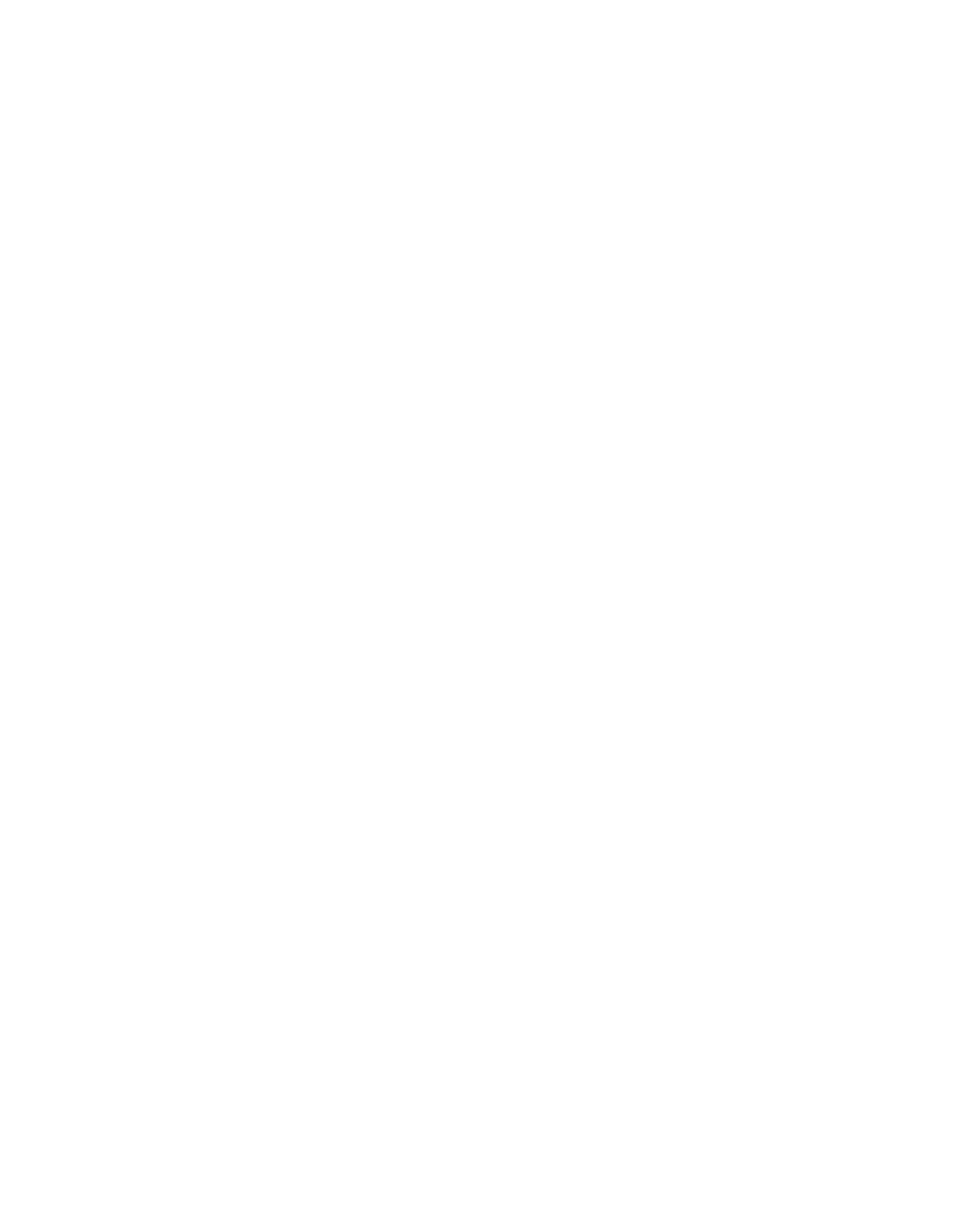Linking Science and Law: Minimum Protection Standards for Canada's Marine Protected Areas | 3



# **"The true richness of the ocean, inexhaustible source of inspiration and serenity, is impalpable."**

- Jacques-Yves Cousteau

# **INTRODUCTION**

In 2015, Canada's federal government made a public commitment to reach Aichi Target 11 of the Convention on Biological Diversity, by protecting 5% of Canada's marine and coastal areas by 2017, and 10% by 2020. Achieving these conservation targets will require a significant increase in the rate of designation of marine protected areas in Canada. This can be facilitated by the laws that guide the designation and decision-making processes for marine protection. In the 5 point Action Plan for reaching the protection targets, the Minister of Fisheries, Oceans, and the Canadian Coast Guard committed to examining "how the *Oceans Act* can be updated to facilitate the designation process for Marine Protected Areas, without sacrificing science, or the public's opportunity to provide input."1

Here, we present recommendations for updating the *Oceans Act* to translate scientificallydetermined protection standards into law. We discuss the importance of law for MPAs, review the scientific rationale for protection standards and the current legal practice regarding standards under the *Oceans Act*, and examine problems with current practices. We conclude with four proposed potential reforms.

<sup>1</sup> Canada, Department of Fisheries and Oceans, Meeting Canada's Marine Conservation Targets (Ottawa: Department of Fisheries and Oceans, 2016) <http://www.dfo-mpo.gc.ca/oceans/conservation/index-eng.html>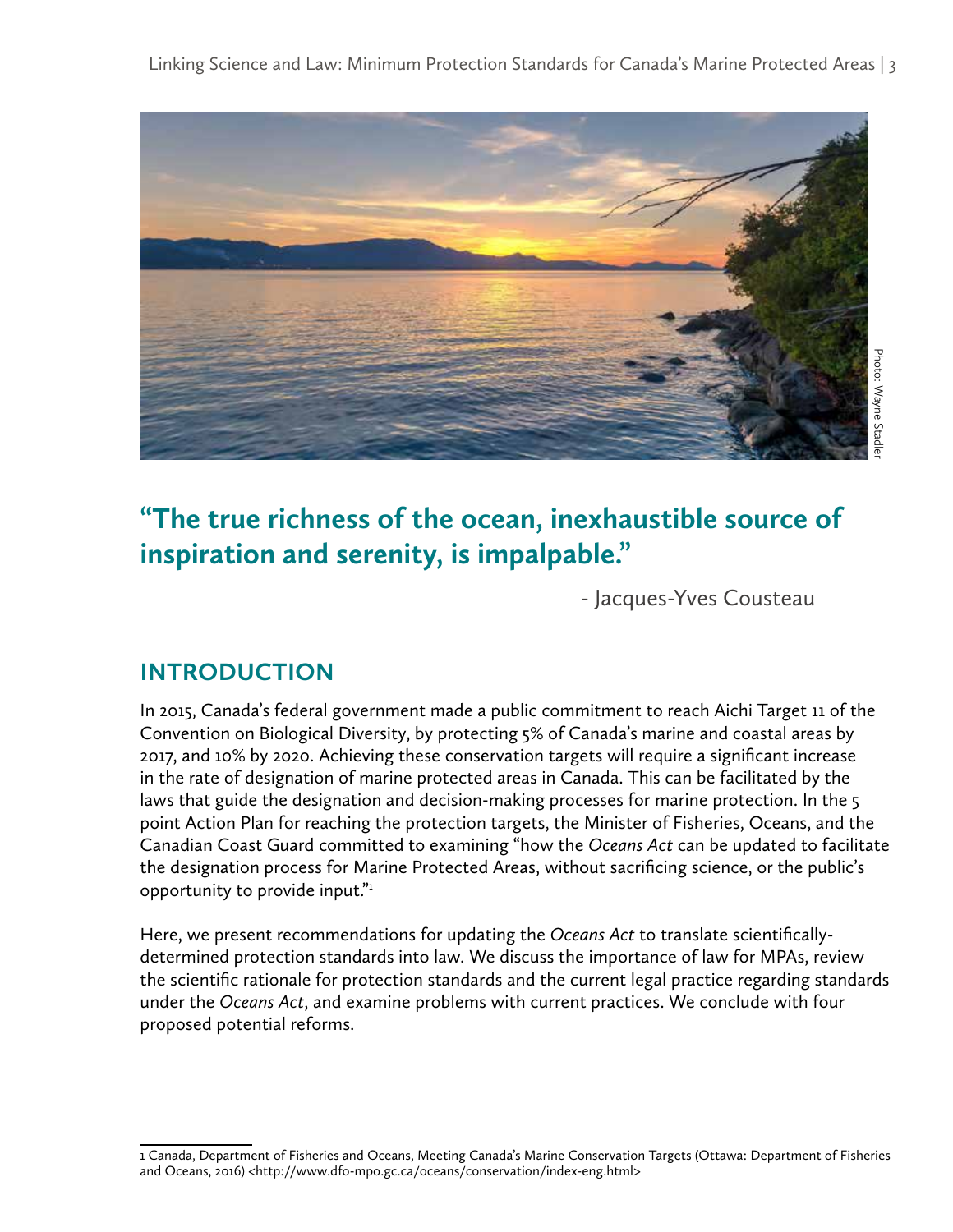### **IMPORTANCE OF LAW FOR MARINE PROTECTED AREAS**

Marine Protected Areas (MPAs) are well-recognized as a key tool for the conservation and management of marine biodiversity. Extensive scientific study reveals several factors critical to the success of MPAs, including no-take areas and prohibition of extractive and industrial activities. However, the vast majority of Canada's marine protected areas allow extractive uses within their boundaries, including oil and gas and fishing activities.<sup>2</sup>

While no single factor can be identified as the most effective way to secure marine conservation, law plays a significant role. Managers of marine protected areas around the world (including both community- and state-run management) have reported a desire for a clearer and more prescriptive legal framework to guide MPA planning and management.<sup>3</sup>

This brief focuses on Canada's 'skeletal'4 *Oceans Act*, the main federal law regarding ocean protection, and the law that the Canadian government is committed to updating.5 Currently, the Act does not incorporate key lessons from conservation science. There are a number of ways to incorporate the science of MPA protection standards into law as is reviewed here, as well as in previous briefs by West Coast Environmental Law.6

## **SCIENTIFIC RATIONALE FOR MPAS**

It has been well-documented that significant conservation benefits can be achieved through welldesigned and enforced, fully protected Marine Protected Areas.

#### **Standards of Protection Needed for Ecological Integrity**

Recommendations for consistent minimum standards of protection within Marine Protected Areas include the designation of no-take and buffer zones, where all large-scale habitat disturbances by industrial activity and commercial resource extraction are prohibited, including fishing activities, oil and gas development.7

Fishing activities can impede marine conservation objectives within MPAs both through the direct depletion of target and non-target (bycatch) fish populations, and also through indirect impacts of fishing gear on marine habitats.<sup>8</sup>

3 Jones, Peter JS, Governing marine protected areas: resilience through diversity (New York: Routledge, 2014),

<sup>2</sup> Canadian Parks and Wilderness Society, Dare to be Deep. Are Canada's Marine Protected Areas really 'protected'? Annual report on Canada's progress in protecting our ocean (Ottawa: CPAWS, 2015) < http://cpaws.org/uploads/CPAWS\_DareDeep2015\_v10singleLR.pdf> ("Dare to be Deep")

<sup>4</sup> VanderZwaag, D.L., and Macnab, P. "Marine Protected Areas: Legal Framework for the Gully off the coast of Nova Scotia (Canada)" (2011) IUCN-EPLP No. 81.

<sup>5</sup> Two other federal laws govern MPAs in Canada, and are referred to briefly below.

<sup>6</sup> West Coast Environmental Law, Brief to Standing Committee on the Environment and Sustainable Development- Study on Federal Protected Areas and Conservation Objectives "Opportunities to Accelerate Creation of Marine and Coastal Protected Areas - Learning from Other Jurisdictions and Legal Innovations" (Vancouver: West Coast Environmental Law, 2016)

<sup>&</sup>lt;http://wcel.org/sites/default/files/publications/WCEL%20Brief%20on%20MPAs%20to%20Standing%20Cttee%20May%209%20 2016.pdf>

<sup>7</sup> Day, J.C. "Zoning - lessons from the Great Barrier Reef Marine Park," (2002) Ocean & Coastal Management 45: 139-156. See also, Edgar, G. J., Stuart-Smith, R. D, et al. "Global conservation outcomes depend on marine protected areas with five key features," (2014) Nature 506:216–220.

<sup>8</sup> Chuenpagdee, R., Morgan, L. E., et al. "Shifting gears: assessing collateral impacts of fishing methods in US waters," (2003) Frontiers in Ecology and the Environment 1: 517–524. See also, Fuller, S.D., Picco C., et al. "How We Fish Matters: Addressing the Ecological Impacts of Canadian Fishing Gear." (2008) <http://www.livingoceans.org/sites/default/files/HowWeFish.pdf>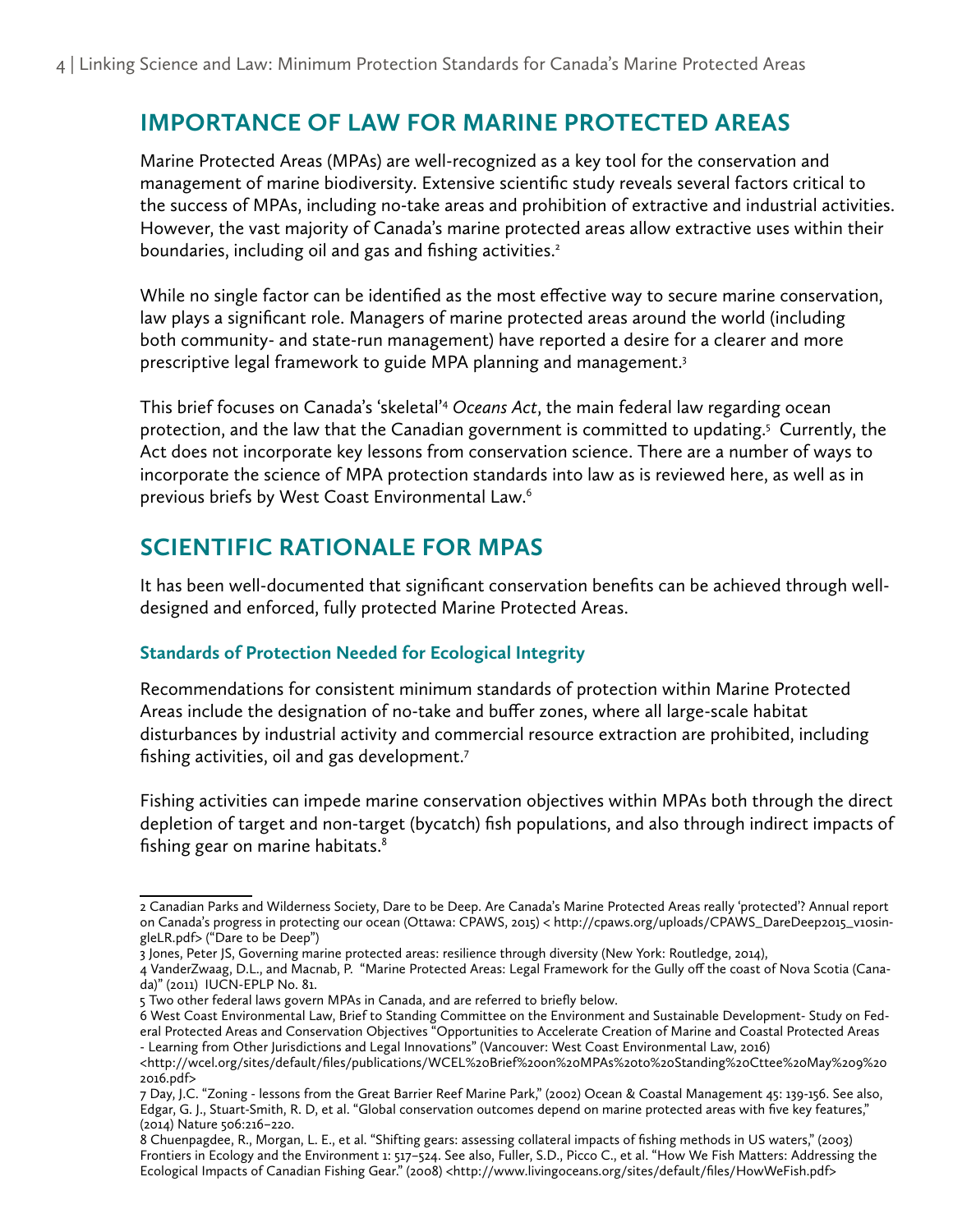Areas fully protected from fishing activities show increases in both the numbers and sizes of fish and other marine life.<sup>9</sup> These benefits are substantially reduced in areas that are only partially protected (allowing some fishing activities while prohibiting others).<sup>10</sup> Activities associated with offshore exploration and extraction of oil and gas also have documented impacts to marine life. These include noise pollution from seismic surveys, threats to marine life from platform infrastructure, and the risk of oil spills. $<sup>11</sup>$ </sup>

MPAs are intended to be governed differently from other areas of the ocean. Scientific study has confirmed what is needed for protection, and the laws that guide development of this governance must incorporate this to produce effective conservation and management tools.

#### **Incorporating MPAs into a network**

Protection afforded to marine ecosystems from MPAs is also influenced by the size of the designated protected area and its proximity to other protected areas.12 Protection of marine populations and ecosystems cannot be achieved through individual sites alone due to the many connections and processes that support the functions of the marine environment. Ecological resilience, built by networks of protected areas, will also enhance ecosystems' ability to adapt to the effects of climate change. Therefore, marine protected area law and planning should incorporate key ecological concepts which facilitate the development of wider networks of protection.<sup>13</sup>

#### **MPA Management Capacity Another Key to Success**

Effective MPAs also require sufficient management capacity to monitor and ensure adherence with regulations. A global review of MPA management shows that inadequate resources for management can compromise the ecological outcomes of protection.<sup>14</sup> Capacity to enforce a high level of compliance with regulations in areas that restrict fishing or other activities is a key feature of successful MPAs. Additionally, resources for comprehensive monitoring programs are needed to enhance our knowledge of marine protected areas and the specific ecosystems which they protect, as well as to inform management practices.

<sup>9</sup> Lester, S.E., Halpern, B.S., et al. "Biological effects within no-take marine reserves: a global synthesis," (2009) Marine Ecology Progress Series 384:33-46.

<sup>10</sup> Sciberras, M., Jenkins, S. R, et al. "Evaluating the relative conservation value of fully and partially protected marine areas," (2015) 16 Fish and Fisheries 58.

<sup>11</sup> Weilgart, L.S. '"The impacts of anthropogenic ocean noise on cetaceans and implications for management," (2007) 85 Canadian Journal of Zoology 1091. Ronconi, R.A., Allard, K.A., Taylor, P.D. "Bird interactions with offshore oil and gas platforms: Review of impacts and monitoring techniques," (2015) 147: 1 Journal of Environmental Management 34. Wallace, B.P., Brosnan,T., McLamb, D., Rowles, T., Ruder, E., Schroeder, B., Schwacke, L., Stacy, B., Sullivan, L., Takeshita, R., Wehner, D., "Effects of the Deepwater Horizon oil spill on protected marine species," (2017) 33 Endangered Species Research 1.

<sup>12</sup> Edgar, G. J., et al. "Global conservation outcomes depend on marine protected areas with five key features," (2014) 506 Nature 220. Mee, J.A., Otto, S.P., Pauly, D. "Evolution of movement rate increases the effectiveness of marine reserves for the conservation of pelagic fishes," (2017) Evolutionary Applications 1.

<sup>13</sup> Gaines, S.D., White, C., Carr, M.H., Palumbi, S.R., "Designing marine reserve networks for both conservation and fisheries management," (2010) 107:43 Proceedings of the National Academy of Sciences. 18286.

<sup>14</sup> Gill, D.A, Mascia, M.B., et al., "Capacity Shortfalls Hinder the Performance of Marine Protected Areas Globally," 543 Nature 665.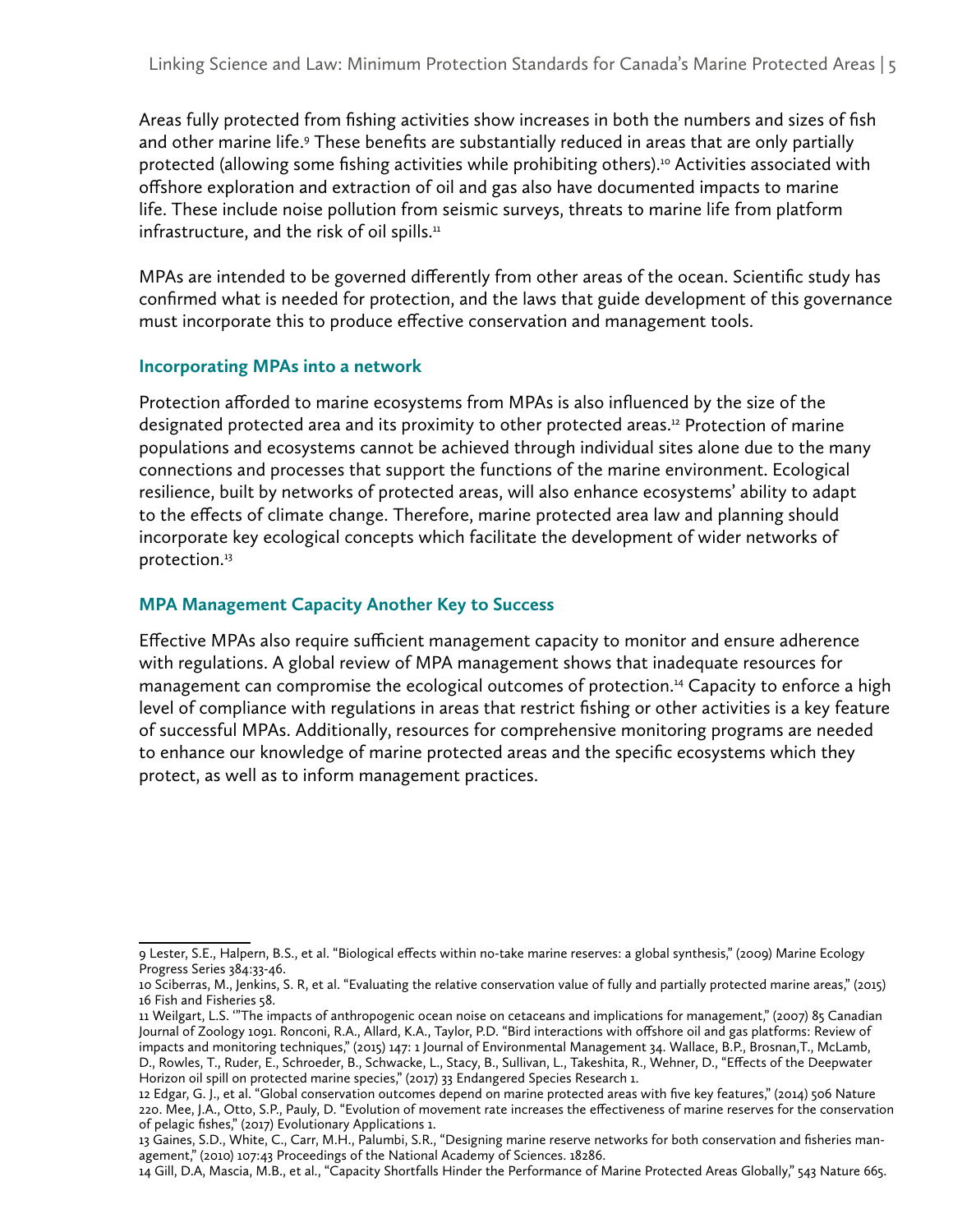# **TRANSLATING SCIENCE INTO LAW**

#### **Current Practice under the** *Oceans Act*

The *Oceans Act* gives the Minister of Fisheries and Oceans the authority to lead and coordinate the development of a national MPA "system", and broad legislative authority and discretion to designate MPAs. Reasons for designation focus on conservation and protection of commercial and non-commercial fishery resources, such as endangered or threatened marine species and their habitats, marine areas of high biodiversity or biological productivity, and any other marine resource or habitat "as is necessary to fulfil the mandate of the Minister."<sup>15</sup>

The Minister's broad powers also include regulation-making powers for MPAs which may include the zoning and prohibition of classes of activities within MPAs, and any other matters consistent with the purpose of the designation.<sup>16</sup> Designation of an MPA by itself does not prohibit any activities within the boundaries of the area identified. Instead, prohibited activities are established by Ministerial discretion on a case-by-case basis for each MPA.

Each *Oceans Act* MPA has its own specific regulations. There are common features in all of these regulations; each defines the geographical boundaries of the MPA and then prohibits activities, in particular those which disturb, damage or destroy living marine organisms, any habitat, and the seabed.

Despite these prohibitions, there are exceptions for activities, such as fishing, that are authorized under other federal laws and regulations. All MPA regulations provide exceptions for activities during emergencies and for national safety and defence. Common exceptions include commercial fishing and recreational fishing carried out in accordance with the *Fisheries Act*17 and its regulations, fishing that is carried out in accordance with the *Aboriginal Communal Fishing Licences Regulations*, 18 and vessel travel carried out in accordance with the *Canada Shipping Act 2001*19 and its regulations.

#### **Problems with Current Practice**

In theory, by allowing regulatory prohibitions to be created for each individual MPA, the *Oceans Act* allows for the creation of unique regulatory regimes to match the specific conservation objectives of each MPA. In practice, however, these conservation objectives are not always foremost in the finalized regulations. Absence of a prohibition on extractive and industrial activities in MPAs, a lack of minimum standards for permissible activities, and few timelines requiring action have resulted in a lack of consistency in protection and regulatory schemes across the 10 MPAs currently designated pursuant to the *Oceans Act*. 20

Scientific literature emphasizes that 'no-take' areas are most successful at protecting marine life and helping populations recover from high extractive pressures within protected areas. International best legal practices, as set out in the IUCN Guidelines, either prohibit outright or significantly restrict extractive and industrial activities in at least 75% of the area of an MPA. The *Oceans Act* contains no requirement for any portion of any MPA to be 'no-take'.

<sup>15</sup> *Oceans Act*, SC 1996, c 31, s 35(1) ("*Oceans Act*")

<sup>16</sup> Oceans Act, s 35(3)

<sup>17</sup> RSC 1985, c F-14

<sup>18</sup> SOR/93-332

<sup>19</sup> SC 2001, c 26

<sup>20</sup> Dare to be Deep, supra note 2.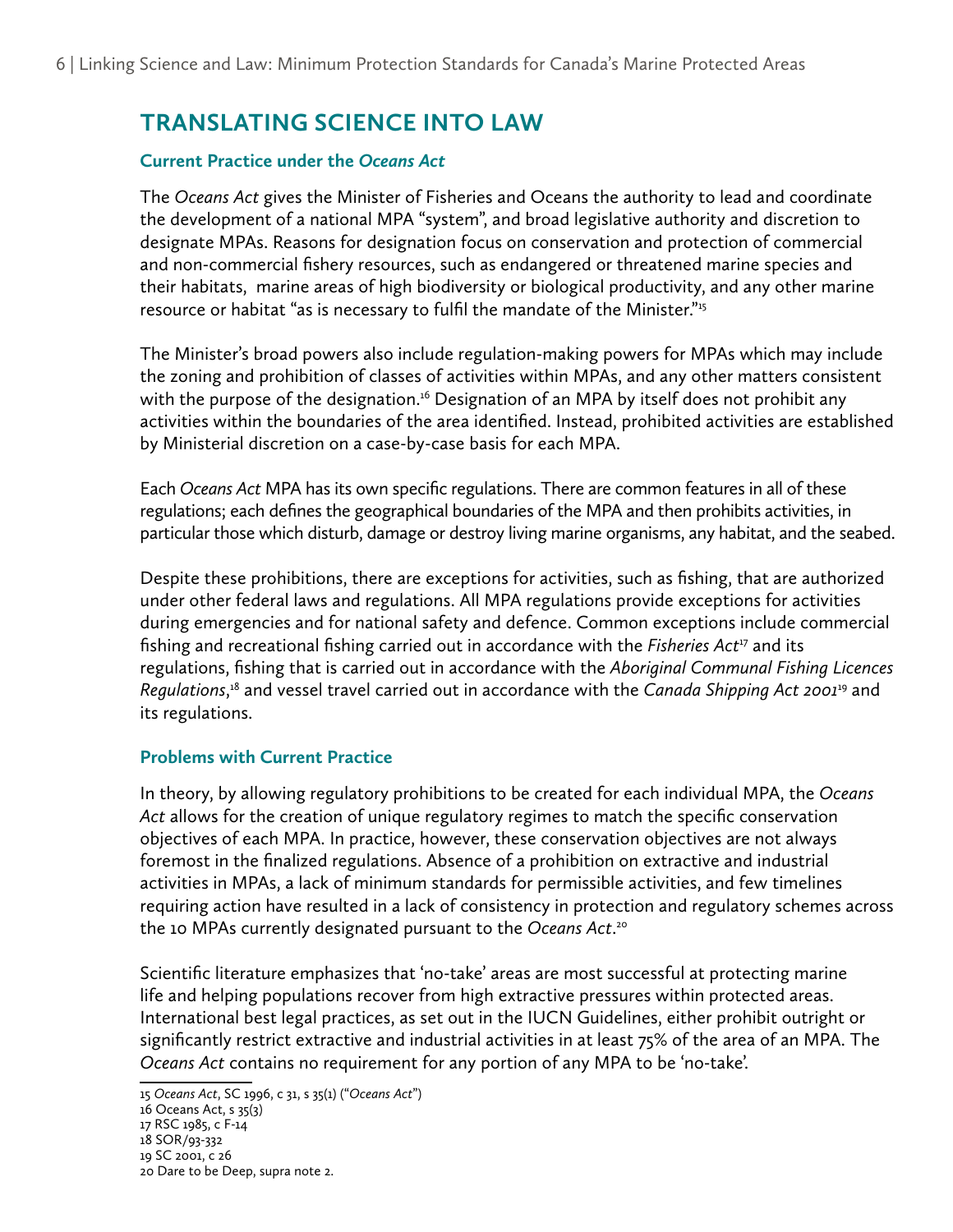Most of these 10 MPAs allow activities of questionable compatibility with the MPAs' primary biodiversity conservation objective. For example, Tarium Nirytutait in the Beaufort Sea allows oil and gas exploration development within the MPA. Only 0.11% of all of Canada's marine PAs is fully closed to extractive uses (this includes areas designated under other federal Acts).<sup>21</sup> As stated in a recent review by the Canadian Council on Ecological Areas, "from a conservation science perspective, the weak legal mechanisms in many marine PAs in Canada trigger the question of whether they meet the IUCN definition of PA, primarily because they remain open to industrialscale harvest."<sup>22</sup>

While the current approach offers flexibility, it also creates uncertainty for ocean users regarding the implications and impacts of MPAs, leads to prolonged negotiations, and often results in watered-down prohibitions and reductions in the size of protected areas needed for biodiversity conservation.

#### **Proposals to Integrate MPA Science into MPA Law**

Comparing Canada's laws to the laws and legal proposals in other countries uncovers possible solutions.

#### **1. Setting Targets into the Law**

#### *Timelines*

Legislated timelines can be an important catalyst for action. The province of Nova Scotia set a number of targets in its *Environmental Goals and Sustainable Prosperity Act*, including that "at least 12 per cent of the total land mass of the Province is legally protected by 2015.<sup>23</sup> A provincial government representative testified how important this legislative framework was to achieving this target, and this Nova Scotian experience was favourably commented on by the House of Commons Environment Committee.24

#### *Percentages of Highly Protected Zones*

Legislated targets for zoning within MPAs could also be used to establish minimum percentages of protected areas with no extractive and industrial activities (highly protected zones). The IUCN emphasizes the need for MPA legislation to recognize that "a network of highly protected areas (or highly protected zones in a large MPA) is normally a necessary component of a country's MPA network", and that it is important to protect "the full range of plants and animals in the marine environment, not just specific fish stocks which seasonal or rotational closures may target."<sup>25</sup>

<sup>21</sup> Ibid., supra note 2.

<sup>22</sup> MacKinnon, D, Lemieux, CJ, et al. "Canada and Aichi Biodiversity Target 11: understanding 'other effective area-based conservation measures' in the context of the broader target," (2015) 24 Biodivers Conserv 3559: 3574.

<sup>23</sup> Environmental Goals and Sustainable Prosperity Act, SNS 2007, c 7, s 4(2)(v).

<sup>24</sup> Canada, Parliament, Standing Committee on Environment and Sustainable Development, Taking Action Today: Establishing Protected Areas for Canada's Future (2017) <http://www.parl.gc.ca/Committees/en/ENVI/Work?show=reports> section 3a. 25 Lausche, Barbara J., and Françoise Burhenne-Guilmin, "Guidelines for protected areas legislation No. 81," (Gland: IUCN, 2011) para 197. ("Guidelines"). The House of Commons Standing Committee on Environment and Sustainable Development considered this topic in its recent federal protected areas study, footnote 21, and recommended that Fisheries and Oceans Canada explore more effective and innovative mechanisms to expedite protection for marine and coastal areas. (Recommendation 24).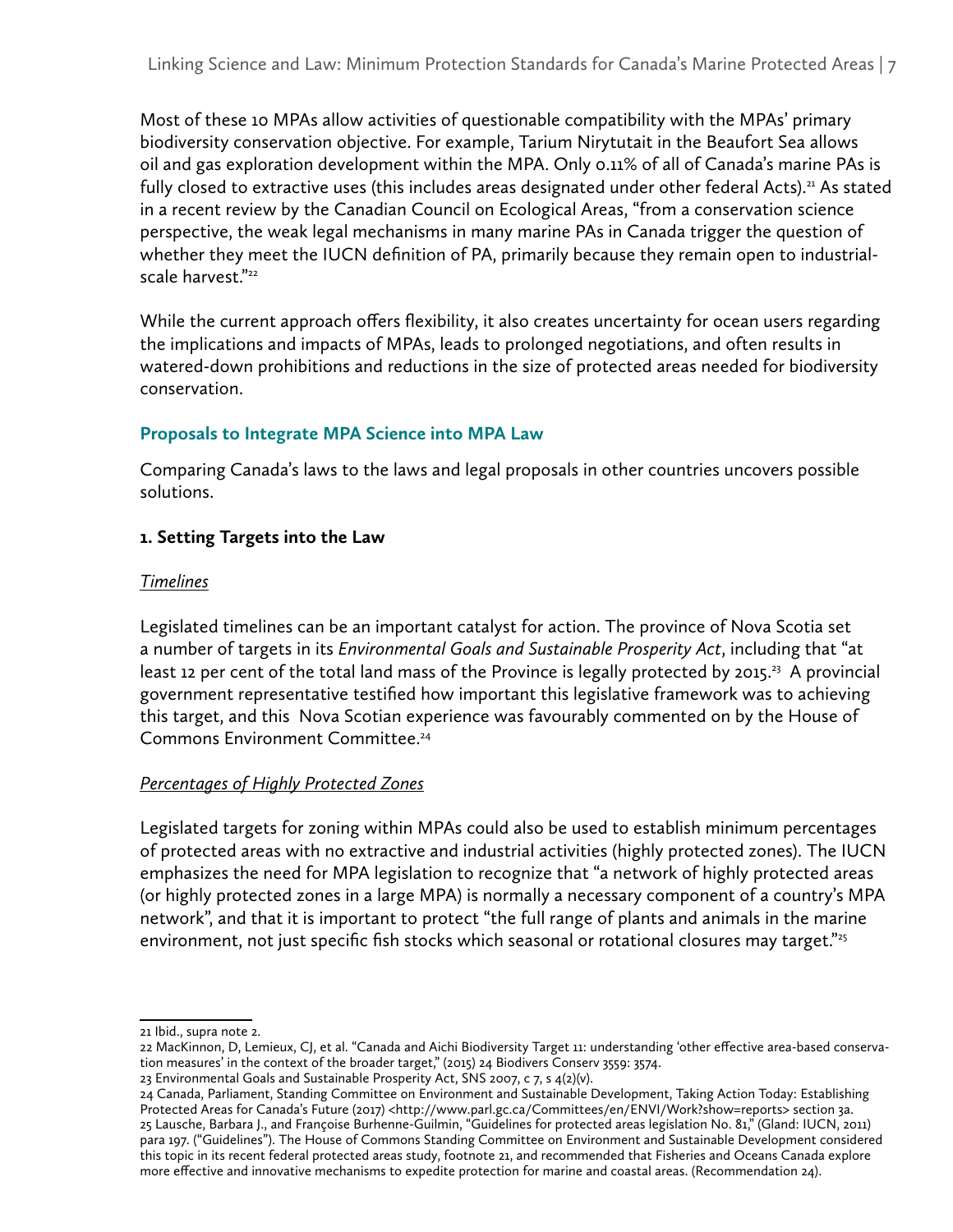Such requirements have been recommended in the United Kingdom, where the Royal Commission on Environmental Pollution proposed that 30% of the UK's exclusive economic zone to be established as no-take reserves closed to commercial fishing, and that the government establish a statutory basis for targets for marine protected areas.<sup>26</sup> Legal experts in California also recommended this approach for marine protection, and have proposed that the government 'establish a minimum required percentage for high level protection in the enabling statute itself."<sup>27</sup> Legislated targets may still retain flexibility within delivery to maintain the ability to adapt to scientific recommendations, as has been demonstrated in the UK's *Climate Change Act*. 28

#### **2. Create Minimum Protection Standards for** *Oceans Act* **MPAs**

Conservation of biodiversity is the primary goal for establishing an MPA and activities permitted within MPAs should not compromise this objective. The IUCN recommends that, "as with terrestrial sites, **some activities should always be strictly prohibited throughout the marine and coastal protected areas network**, for example, damaging coral; taking or harming, rare, threatened or endangered marine species; large-scale extractive activities like mining and industrial fisheries; and the dumping of ship waste, bilge water or toxic substances"<sup>29</sup> (emphasis added). In 2016, the IUCN called on governments to prohibit environmentally damaging industrial activities and infrastructure development in all IUCN categories of protected areas.<sup>30</sup>

Specific activities known to damage marine species and habitats could be prohibited in MPAs following the example of marine reserves, as defined in the *California Marine Life Protection Act*:

"Marine life reserve," for the purposes of this chapter, means a marine protected area in which all extractive activities, including the taking of marine species, and, at the discretion of the commission and within the authority of the commission, other activities that upset the natural ecological functions of the area, are prohibited. While, to the extent feasible, the area shall be open to the public for managed enjoyment and study, the area shall be maintained to the extent practicable in an undisturbed and unpolluted state.<sup>31</sup>

Other Canadian laws and associated regulations governing MPAs contain some outright prohibitions on permitted activities. The *Canada National Marine Conservation Areas Act* ("CNMCA") prohibits exploring for or exploiting hydrocarbons, minerals, aggregates or any other inorganic matter, as well as ocean dumping or waste disposal within a marine conservation area. The *Wildlife Area Regulations* under the *Canada Wildlife Act*, though designed primarily for terrestrial areas, contain some far reaching prohibitions that could also apply in marine wildlife areas: hunting and fishing are not allowed, nor is damaging destroying or removing a plant and destroying or molesting animals, carcasses, nests or eggs, for example.<sup>32</sup>

<sup>26</sup> Blundell, T. "Turning the tide—addressing the impact of fisheries on the marine environment." 25th Report of The Royal Commission on Environmental Pollution, London, UK. (2004) paras 8.96, 10.46

<sup>27</sup> Sivas, Deborah A., and Margaret R. Caldwell, "New Vision for California Ocean Governance: Comprehensive Ecosystem-Based Marine Zoning, A," (2008) 27 Stan Envtl LJ 209: 249.

<sup>28</sup> Appleby, Tom, and Peter JS Jones. "The marine and coastal access act—A hornets' nest?" (2012) 36.1 Marine Policy 73.

<sup>29</sup> Guidelines, para 218, supra note 23.

<sup>30</sup> IUCN, Protected areas and other areas important for biodiversity in relation to environmentally damaging industrial activities and infrastructure development (Gland: IUCN, 2016) WCC 2016 Rec 102 (6.102) <https://portals.iucn.org/library/sites/library/files/ resrecfiles/WCC\_2016\_REC\_102\_EN.pdf>

<sup>31</sup> California Fish and Game Code §2852(d) (2016)

<sup>32</sup> Wildlife Area Regulations, CRC, c 1609, s 3.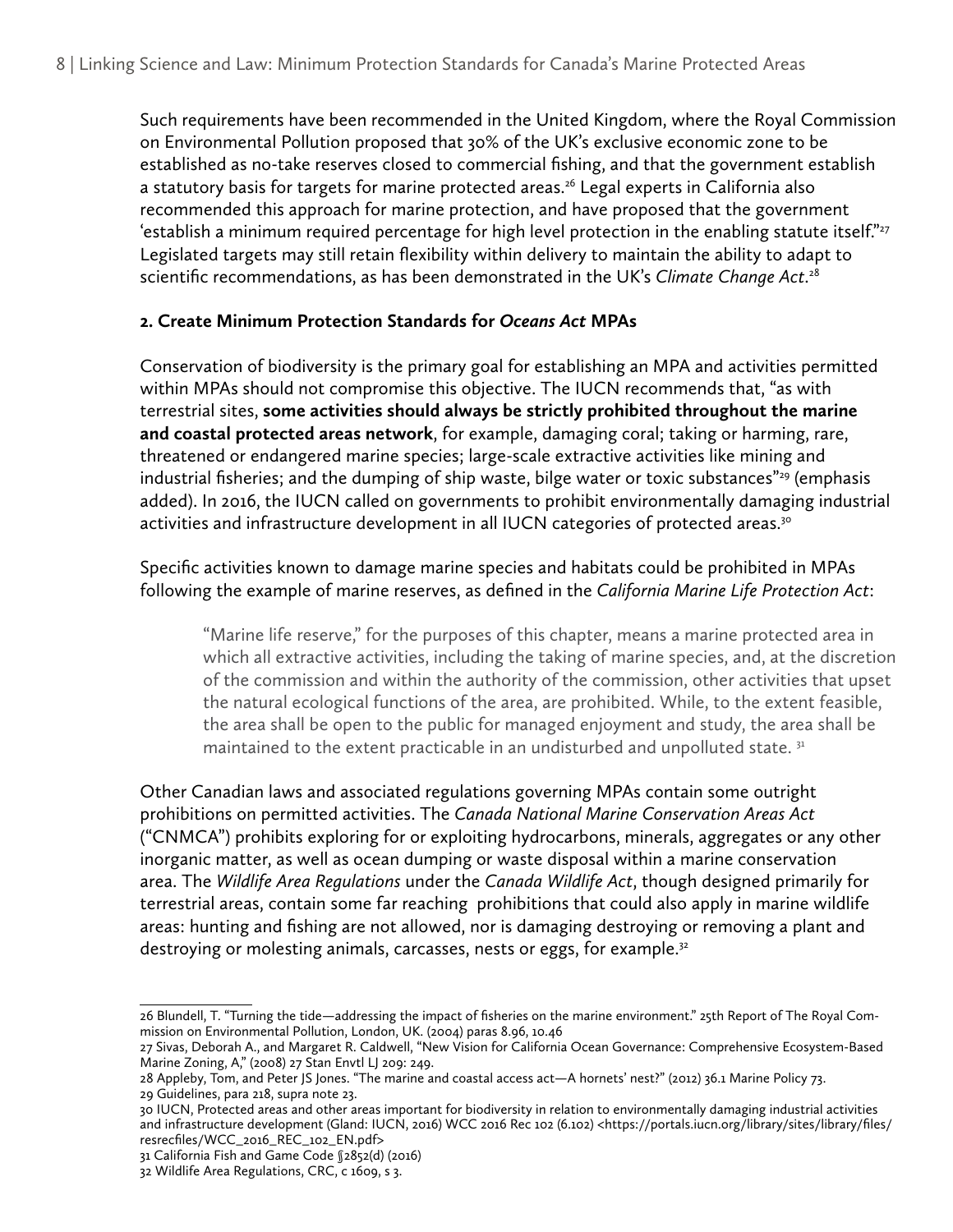The CNMCA also contains a requirement for at least one no–take zone in each National Marine Conservation Area. To date, practice under that Act has not lived up to its conservation potential; only 3% of Gwaii Haanas National Marine Conservation Area and Reserve is classified as no-take in the interim management plan, contrary to the 30% recommended by scientific experts when the Area and Reserve was created.<sup>33</sup> The final management plan, which has been under development for the past five years may change that percentage.

#### **3. Create a Legal Duty to Categorize MPAs Using the IUCN Categories**

The protected area categories defined by the IUCN are used globally to define management objectives for both terrestrial and marine protected areas.34 Guidance documents for implementing these categories into law recommend that protected area laws should state the management categories that will apply to each protected area, ranging from strict protection to multiple use.<sup>35</sup> The guidelines also state that the primary management objective and corresponding regulations for each site should apply to at least three-quarters of the protected area (known as the "75% rule"). The remaining 25% of land or water within a protected area "can be managed for other essential and unavoidable purposes so long as these uses are compatible with the definition of a protected area and the management category it is being assigned to."<sup>36</sup>

Laws in other countries require that MPAs are assigned an IUCN category and state the purposes for which an MPA is declared. An example of this approach is found in the *Australian Environment Protection and Biodiversity Conservation Act*, which requires that areas within reserves are assigned to one of the categories and consequently receive the corresponding regulations and restrictions as set out by the Act.<sup>37</sup>

Canada's *Oceans Act* has no requirements regarding IUCN categories. Amending the Act to establish minimum levels of protection for MPAs indexed to these categories would facilitate automatic restrictions on harmful activities in these areas.<sup>38</sup> In the event that a management plan has not yet been prepared for an MPA, the Canadian law should prescribe that activities in the MPA must nevertheless be consistent with the principles for its IUCN category, providing strong interim protection between designation of the MPA and completion of a management plan.39 Bringing Canada's marine protection regime in line with international standards would also encourage greater internal management consistency and help with international reporting obligations.

<sup>33</sup> Canada, Office of the Auditor General of Canada, 2012 Fall Report of the Commissioner of the Environment and Sustainable Development (Ottawa: Office of the Auditor General, 2012) Chapter 3, Exhibit 3.9.

<sup>34</sup> IUCN, "Protected Areas Categories," accessed 7 May 2017 <https://www.iucn.org/theme/protected-areas/about/protected-areas-categories>

<sup>35</sup> Day J., Dudley N., et al., "Guidelines for applying the IUCN Protected Area Management Categories to Marine Protected Areas" (Gland: IUCN, 2012). Guidelines, supra note 23.

<sup>36</sup> Ibid.

<sup>37</sup> Environment Protection and Biodiversity Conservation Act (Cth) s 346(1)(e) ("EPBCA") and Environment Protection and Biodiversity Conservation Regulations 2000 (Cth) Sch 8.

<sup>38</sup> The House of Commons Standing Committee on Environment and Sustainable Development considered this topic in its recent federal protected areas study and recommended that the Government of Canada confirm minimum conservation standards of protection for each category of federal protected area to meet accepted international standards. (Recommendation 26). 39 EPBCA, s 367(3).357, supra note 36.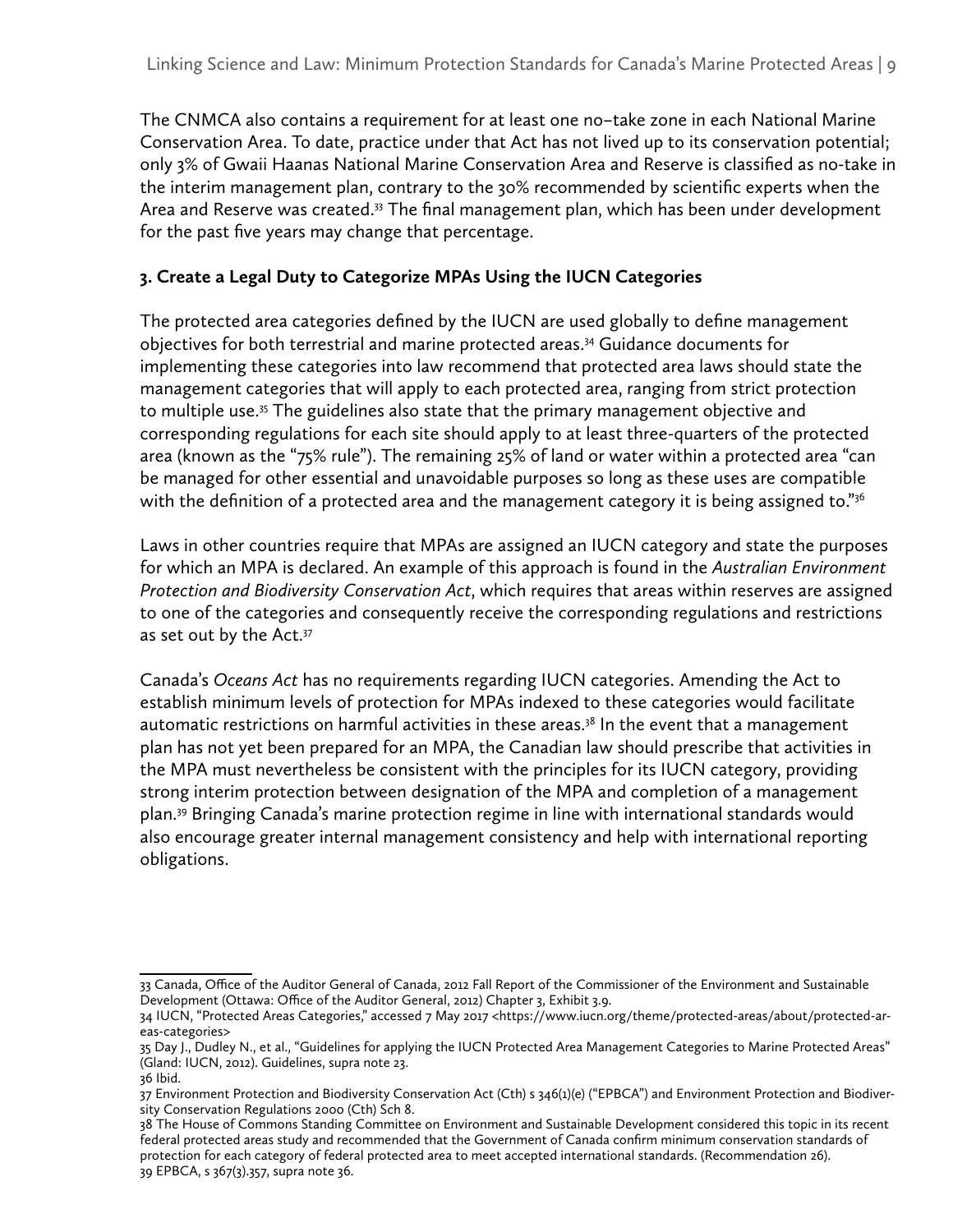#### **4. Requiring Maintenance of Ecological Integrity as the Top Priority for MPAs**

Decisions on activities permitted within marine protected areas should be required to prioritize maintenance of the protected ecosystems' processes and functions. The *Canada National Parks Act* (CNPA) and associated regulations require the prioritization of "the maintenance or restoration of ecological integrity" to guide decisions on allowable activities.40 The *National Parks Policy* elaborates on this principle, stating that "national park ecosystems will be given the highest degree of protection to ensure the perpetuation of natural environments essentially unaltered by human activity" and that "human activities within a national park that threaten the integrity of park ecosystems will not be permitted".<sup>41</sup> The CNPA also gives the Minister the power to designate Wilderness Areas in "any area of a park that exists in a natural state or that is capable of returning to a natural state", and when that designation is made, the Minister may not authorize any activity to be carried on in a wilderness area that is likely to impair the wilderness character of the area.<sup>42</sup>

Including requirements to maintain ecological integrity of protected marine ecosystems within Canada's *Oceans Act* would ensure adherence to protection standards and thus link science to legal practice.43

<sup>40</sup> Section 8(2) of the Canada National Parks Act, SC 2000, c 32, ("National Parks Act") states that "[m]aintenance or restoration of ecological integrity, through the protection of natural resources and natural processes, shall be the first priority of the Minister when considering all aspects of the management of parks."

<sup>41</sup> Canada, Parks Canada, Parks Canada Guiding Principles and Operational Policies, (Ottawa, Parks Canada: 2017) <http://www. pc.gc.ca/eng/docs/pc/poli/princip/sec2/part2a/part2a5.aspx> s. 3.1.1. and 3.1.2

<sup>42</sup> National Parks Act, s 14, supra note 39.

<sup>43</sup> The House of Commons Standing Committee on Environment and Sustainable Development considered this topic in its recent federal protected areas study and recommended that the Government of Canada amend and strengthen the National Marine Conservation Areas Act and the *Oceans Act* in order to: Enable interim protection of national marine conservation areas before they are formally established, subject to pre-existing legal rights of others; Specify a shortened timeframe for the development and implementation of a national network of marine protected areas; and Enshrine the restoration and maintenance of ecological integrity as the overriding priority for Canada's marine conservation areas in parallel with the Canada National Parks Act.(Recommendation 30)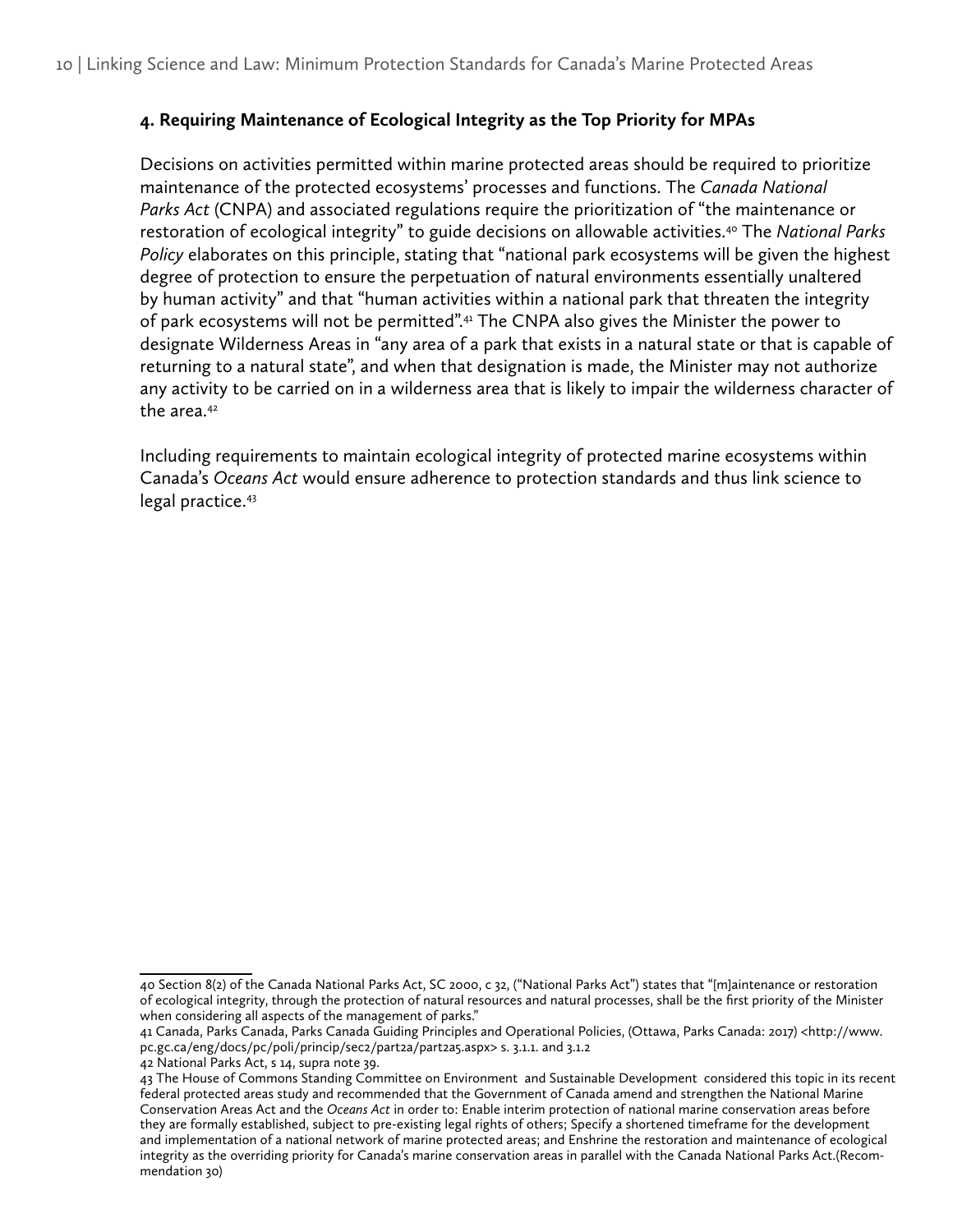Linking Science and Law: Minimum Protection Standards for Canada's Marine Protected Areas | 11

# **CONCLUSION**

Translating the science of MPAs into law will result in more effective MPAs that are designed to achieve their biodiversity protection goals. Strong regulatory standards that incorporate the best science can ensure that the level of protection and management effort given to these areas achieves conservation objectives as well as spatial targets.

*Linda Nowlan, Staff Counsel Maryann Watson, Marine Campaigner*

West Coast Environmental Law

**For more information, please contact:**

Linda\_Nowlan@wcel.org Maryann\_Watson@wcel.org